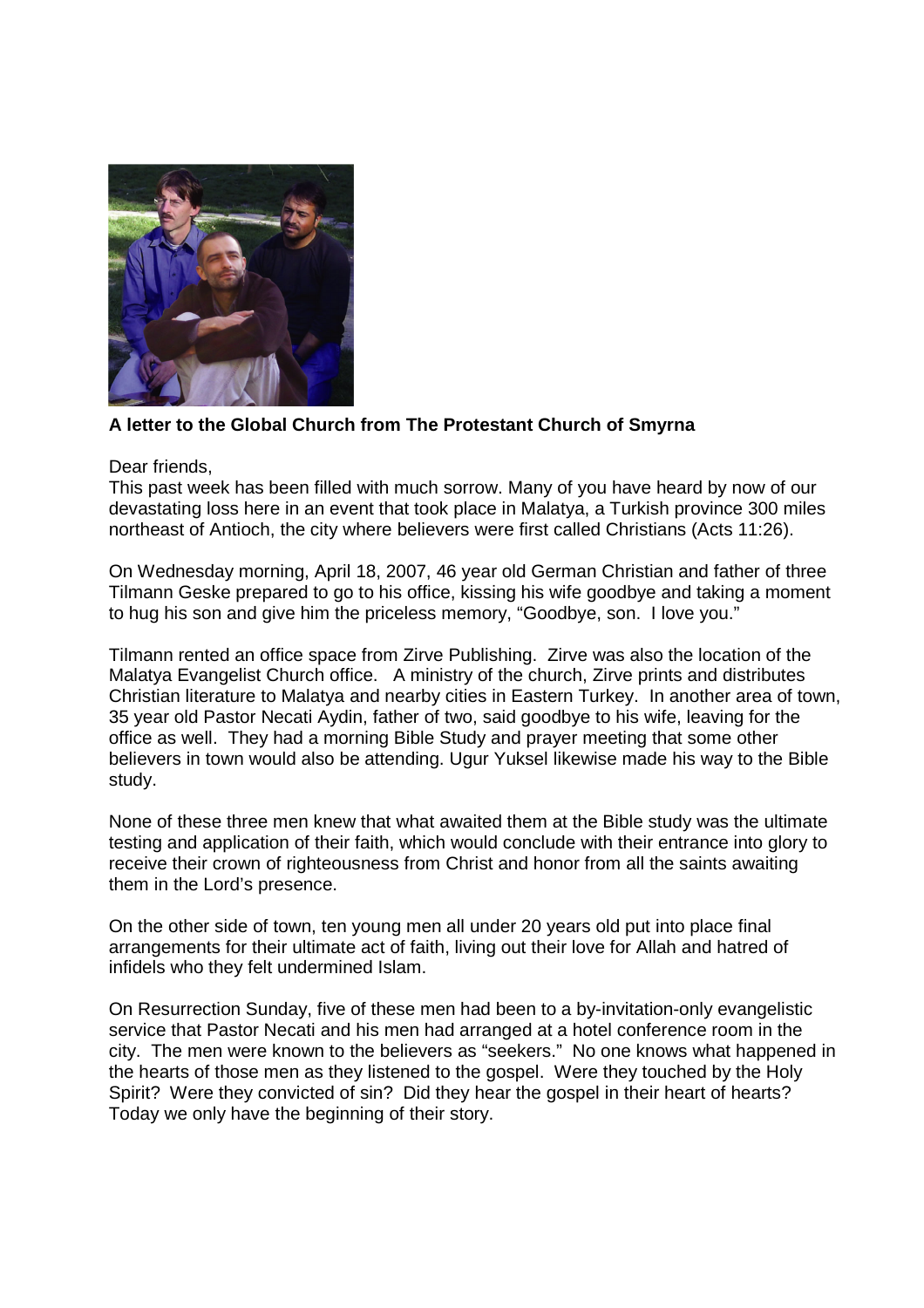These young men, one of whom is the son of a mayor in the Province of Malatya, are part of a tarikat, or a group of "faithful believers" in Islam. Tarikat membership is highly respected here; it's like a fraternity membership. In fact, it is said that no one can get into public office without membership in a tarikat. These young men all lived in the same dorm, all preparing for university entrance exams.

The young men got guns, bread knives, ropes and towels ready for their final act of service to Allah. They knew there would be a lot of blood. They arrived in time for the Bible Study, around 10 o'clock.

They arrived, and apparently the Bible Study began. Reportedly, after Necati read a chapter from the Bible the assault began. The boys tied Ugur, Necati, and Tilmann's hands and feet to chairs and as they videoed their work on their cellphones, they brutally tortured our brothers for almost three hours**.** 

Neighbors in workplaces near the print house said later they had heard yelling, but assumed the owners were having a domestic argument so they did not respond.

Meanwhile, another believer Gokhan and his wife had a leisurely morning. He slept in till 10, ate a long breakfast and finally around 12:30 he and his wife arrived at the office. The door was locked from the inside, and his key would not work. He phoned and though it had connection on his end he did not hear the phone ringing inside. He called cell phones of his brothers and finally Ugur answered his phone. "We are not at the office. Go to the hotel meeting. We are there. We will come there," he said cryptically. As Ugur spoke Gokhan heard in the telephone's background weeping and a strange snarling sound.

He phoned the police, and the nearest officer arrived in about five minutes. He pounded on the door, "Police, open up!" Initially the officer thought it was a domestic disturbance. At that point they heard another snarl and a gurgling moan. The police understood that sound as human suffering, prepared the clip in his gun and tried over and over again to burst through the door. One of the frightened assailants unlocked the door for the policeman, who entered to find a grisly scene.

Tilmann and Necati had been slaughtered. Ugur's throat was likewise slit and he was barely alive.

Three assailants in front of the policeman dropped their weapons.

Meanwhile Gokhan heard a sound of yelling in the street. Someone had fallen from their third story office. Running down, he found a man on the ground, whom he later recognized, named Emre Gunaydin. He had massive head trauma and, strangely, was snarling. He had tried to climb down the drainpipe to escape, and losing his balance had plummeted to the ground. It seems that he was the main leader of the attackers. Another assailant was found hiding on a lower balcony.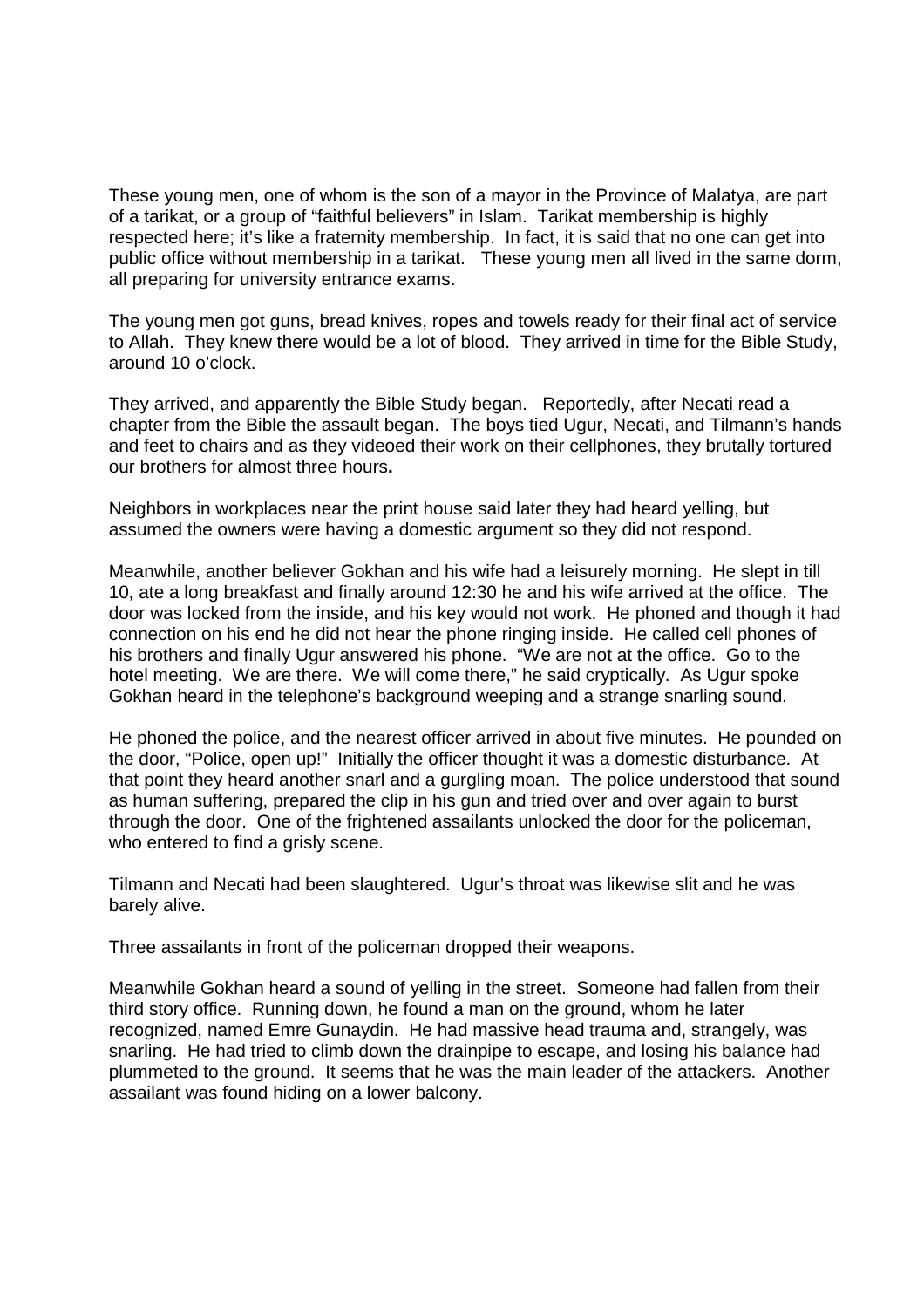To untangle the web we need to back up six years. In April 2001, the National Security Council of Turkey (Milli Guvenlik Kurulu) began to consider evangelical Christians as a threat to national security, on equal footing as Al Quaida and PKK terrorism. Statements made in the press by political leaders, columnists and commentators have fueled a hatred against 'missionaries' who they claim bribe young people to change their religion.

After that decision in 2001, attacks and threats on churches, pastors and Christians began. Bombings, physical attacks, verbal and written abuse are only some of the ways Christians are being targetted. Most significant is the use of media propaganda.

From December 2005, after having a long meeting regarding the Christian threat, the wife of Former Prime Minister Ecevit, historian Ilber Ortayli, Professor Hasan Unsal, Politician Ahmet Tan and writer/propogandist Aytunc Altindal, each in their own profession began a campaign to bring the public's attention to the looming threat of Christians who sought to "buy their children's souls". Hidden cameras in churches have taken church service footage and used it sensationally to promote fear and antagonism toward Christianity.

In an official televised response from Ankara, the Interior Minister of Turkey smirked as he spoke of the attacks on our brothers in Malatya. Amid public outrage and protests against the event and in favor of freedom of religion and freedom of thought, media and official comments ring with the same message, "We hope you have learned your lesson. We do not want Christians here."

It appears that this was an organized attack initiated by an unknown adult tarikat leader. As in the Hrant Dink murder in January 2007, and a Catholic priest Andrea Santoro in February 2006, minors are being used to commit religious murders because public sympathy for youth is strong and they face lower penalties than an adult convicted of the same crime. Even the parents of these children are in favor of the acts. The mother of the 16 year old boy who killed the Catholic priest Andrea Santoro looked at the cameras as her son was going to prison and said, "he will serve time for Allah."

The young men involved in the killing are currently in custody. Today news reported that they would be tried as terrorists, so their age would not affect the strict penalty. Assailant Emre Gunaydin is still in intensive care. The investigation centers around him and his contacts and they say the case will fall apart if he does not recover.

The Church in Turkey responded in a way that honored God as dozens of believers and pastors flew in as fast as they could to stand by the small church of Malatya and encourage the believers, take care of legal issues, and represent Christians to the media.

When Susanne expressed her wish to bury her husband in Malatya there were many complications. However, in the end Tilmann was buried in an old Armenian graveyard on April 20th.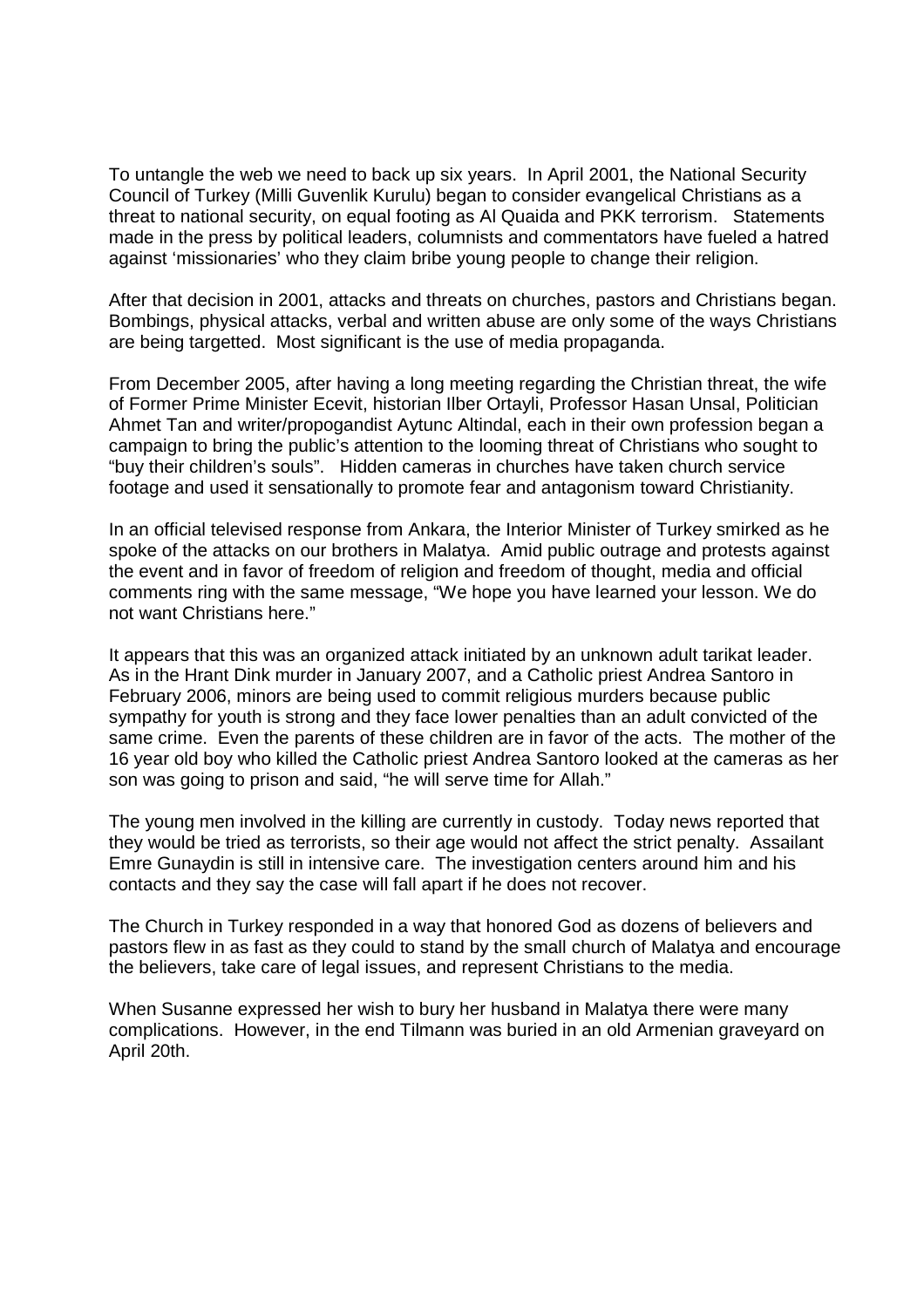Ugur was buried by his family in an Alevi Muslim ceremony in his hometown of Elazig on April 19th, his believing fiance watching from the shadows as his family and friends refused to accept in death the faith Ugur had so long professed and died for.

Necati's funeral took place in his hometown of Izmir, the city where he came to faith. The darkness does not understand the light. Though the churches expressed their forgiveness for the event, Christians were not to be trusted. Before they would load the coffin onto the plane from Malatya, it went through two separate xray exams to make sure it was not loaded with explosives. This is not a usual procedure for Muslim coffins.

Necati's funeral was a beautiful event. Like a glimpse of heaven, hundreds of Turkish Christians and workers came to show their love for Christ, and their honor for this man chosen to die for Christ. Necati's wife Shemsa told the world, "His death was full of meaning, because he died for Christ and he lived for Christ… Necati was a gift from God. I feel honored that he was in my life, I feel crowned with honor. I want to be worthy of that honor."

Boldly the believers took their stand at Necati's funeral, facing the risks of being seen publicly and likewise becoming targets. As expected, the anti-terror police attended and videotaped everyone attending the funeral for their future use. The service took place outside at Buca Baptist church, and he was buried in a small Christian graveyard in the outskirts of Izmir.

Two assistant Governors of Izmir were there solemnly watching the event from the front row. Dozens of news agencies were there documenting the events with live news and photographs. Who knows the impact the funeral had on those watching? This is the beginning of their story as well. Pray for them.

In an act that hit front pages in the largest newspapers in Turkey, Susanne Geske in a television interview expressed her forgiveness. She did not want revenge, she told reporters. "Oh God, forgive them for they know not what they do," she said, wholeheartedly agreeing with the words of Christ on Calvary (Luke 23:34).

In a country where blood-for-blood revenge is as normal as breathing, many many reports have come to the attention of the church of how this comment of Susanne Geske has changed lives. One columnist wrote of her comment, "She said in one sentence what 1000 missionaries in 1000 years could never do."

Many Christians in Malatya will most likely move out, as their families and children have become publicly identified as targets to the hostile city. The remaining 10 believers are in hiding. What will happen to this church, this light in the darkness? Most likely it will go underground. Pray for wisdom, that Turkish brothers from other cities will go to lead the leaderless church. Should we not be concerned for that great city of Malatya, a city that does not know what it is doing? (Jonah 4:11)